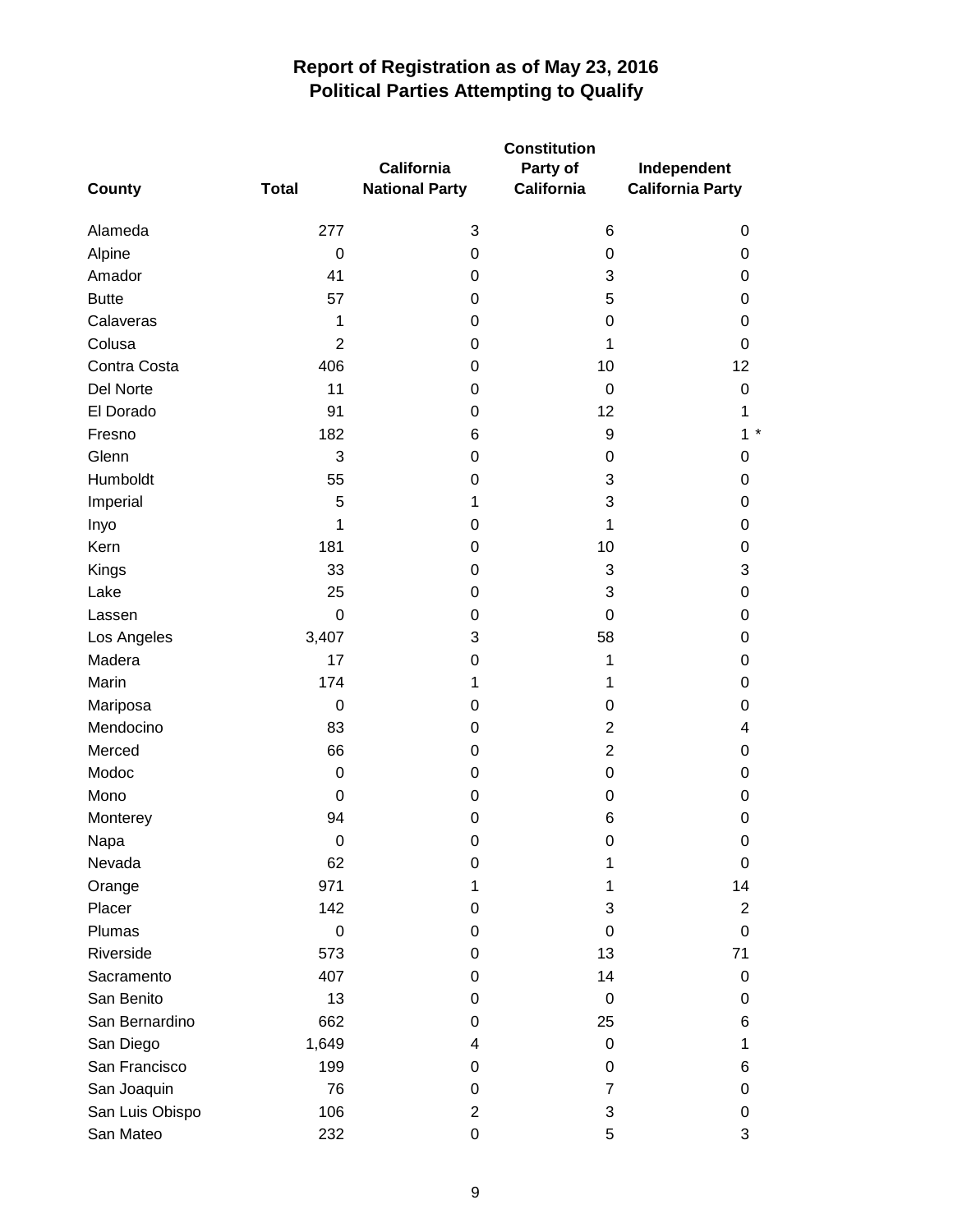|                  |                 | <b>Reform Party of</b> |
|------------------|-----------------|------------------------|
| County           | <b>K9 Party</b> | <b>California</b>      |
| Alameda          | 0               | 268                    |
| Alpine           | 0               | 0                      |
| Amador           | 0               | 38                     |
| <b>Butte</b>     | 0               | 52                     |
| Calaveras        | 0               | 1                      |
| Colusa           | 0               | 1                      |
| Contra Costa     | 0               | 384                    |
| <b>Del Norte</b> | 0               | 11                     |
| El Dorado        | 0               | 78                     |
| Fresno           | 0               | 166                    |
| Glenn            | 0               | 3                      |
| Humboldt         | 0               | 52                     |
| Imperial         | 0               | 1                      |
| Inyo             | 0               | 0                      |
| Kern             | 0               | 171                    |
| Kings            | 0               | 27                     |
| Lake             | 0               | 22                     |
| Lassen           | 0               | 0                      |
| Los Angeles      | 0               | 3,346                  |
| Madera           | 0               | 16                     |
| Marin            | 0               | 172                    |
| Mariposa         | 0               | 0                      |
| Mendocino        | 0               | 77                     |
| Merced           | 0               | 64                     |
| Modoc            | 0               | 0                      |
| Mono             | 0               | 0                      |
| Monterey         | 0               | 88                     |
| Napa             | 0               | 0                      |
| Nevada           | 0               | 61                     |
| Orange           | 0               | 955                    |
| Placer           | 0               | 137                    |
| Plumas           | 0               | 0                      |
| Riverside        | 0               | 489                    |
| Sacramento       | 0               | 393                    |
| San Benito       | 0               | 13                     |
| San Bernardino   | 0               | 631                    |
| San Diego        | 1               | 1,643                  |
| San Francisco    | 0               | 193                    |
| San Joaquin      | 0               | 69                     |
| San Luis Obispo  | 0               | 101                    |
| San Mateo        | 0               | 224                    |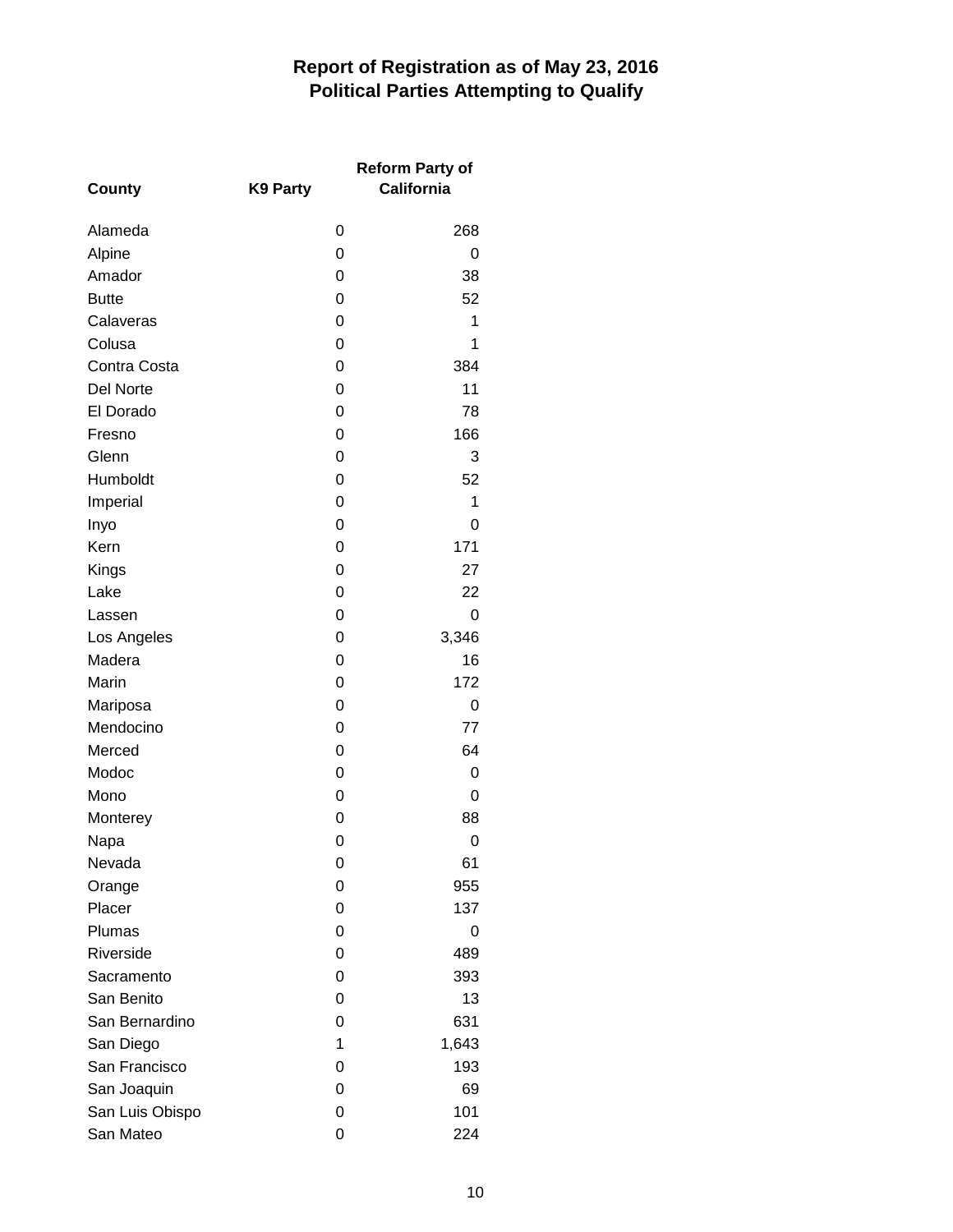|                    |              | <b>Constitution</b>   |                   |                         |  |  |
|--------------------|--------------|-----------------------|-------------------|-------------------------|--|--|
|                    |              | <b>California</b>     | Party of          | Independent             |  |  |
| County             | <b>Total</b> | <b>National Party</b> | <b>California</b> | <b>California Party</b> |  |  |
| Santa Barbara      | 179          | 0                     | 3                 | 0                       |  |  |
| Santa Clara        | 620          |                       | 3                 | 0                       |  |  |
| Santa Cruz         | 156          | 0                     | 5                 | 0                       |  |  |
| Shasta             | 61           | 0                     | 26                | 0                       |  |  |
| Sierra             | $\Omega$     | 0                     | 0                 | 0                       |  |  |
| Siskiyou           | 10           | 0                     | 1                 | 0                       |  |  |
| Solano             | 169          |                       | $\overline{2}$    | 1                       |  |  |
| Sonoma             | 236          | 0                     | 3                 | 0                       |  |  |
| <b>Stanislaus</b>  | 173          | 0                     | 13                | 0                       |  |  |
| Sutter             | 15           | 0                     | 0                 | 0                       |  |  |
| Tehama             | 4            | 0                     | $\overline{2}$    | 0                       |  |  |
| <b>Trinity</b>     | 0            | 0                     | 0                 | 0                       |  |  |
| Tulare             | 50           | 0                     | 8                 | 0                       |  |  |
| Tuolumne           | 31           | 0                     | 2                 | 0                       |  |  |
| Ventura            | 318          | 0                     | 6                 | 3                       |  |  |
| Yolo               | 53           |                       | 3                 | 0                       |  |  |
| Yuba               | 10           | 0                     | 0                 | 2                       |  |  |
| <b>State Total</b> | 12,389       | 24                    | 288               | 130                     |  |  |

\* Updated by Fresno County on 06/10/2016